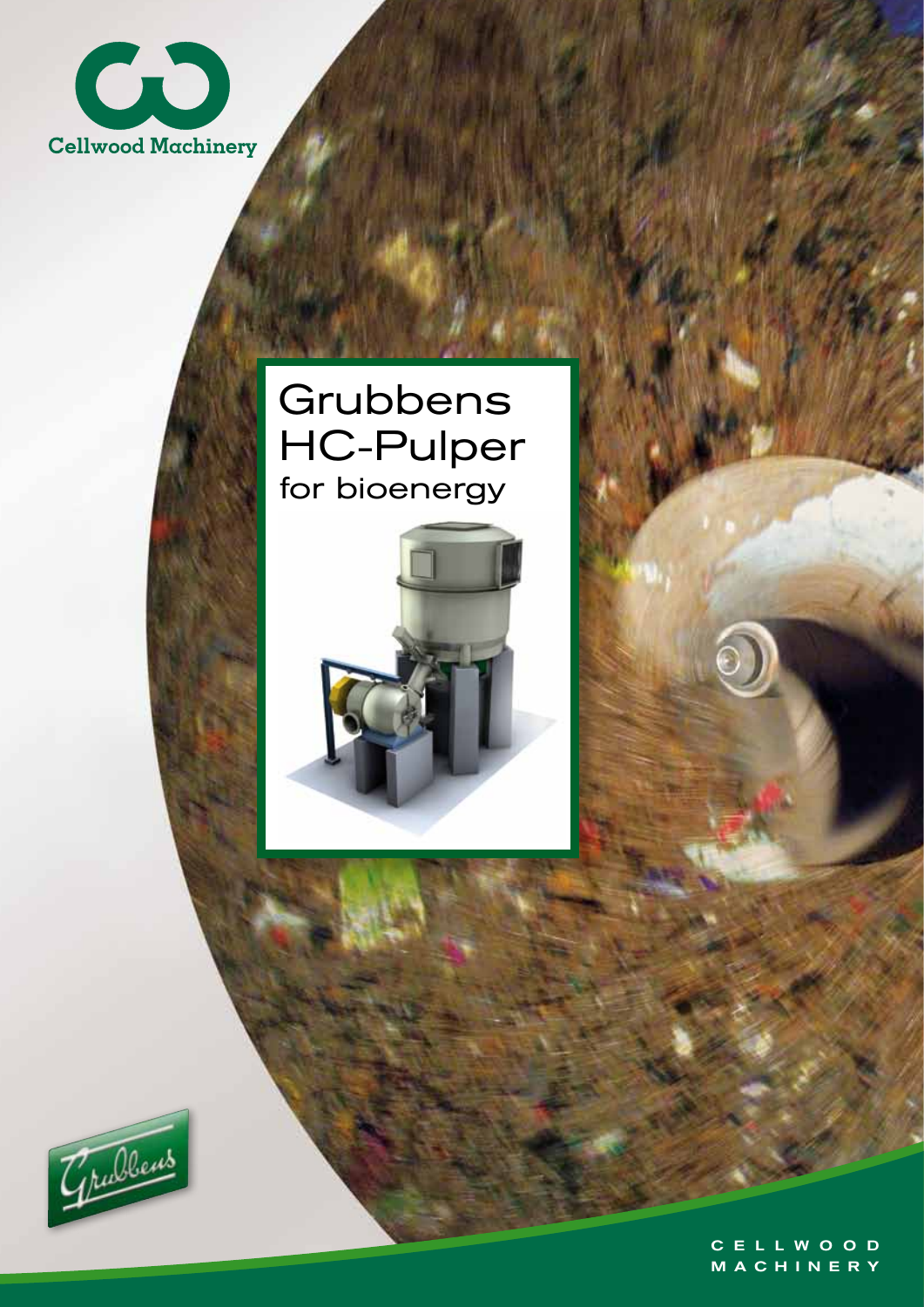# Grubbens HC-Pulper system for bioenergy production.

Grubbens HC-Pulper with Reject separator is a complete system for dissolving and separation of household waste and other organic materials, suitable for bioenergy production. Sequence for filling, dissolving and emptying of the system is done automatically by integrating it in a computer setup control system.



### GRUBBENS HC-PULPER SYSTEM HAS FOLLOWING ADVANTAGES

- Compact and robust system, designed for the process industry.
- Low energy consumption.
- Optimized work volume for each customer and application.
- High yield, clean substrate ready for the digester.
- Few wear parts lead to minimal service and maintenance requirements.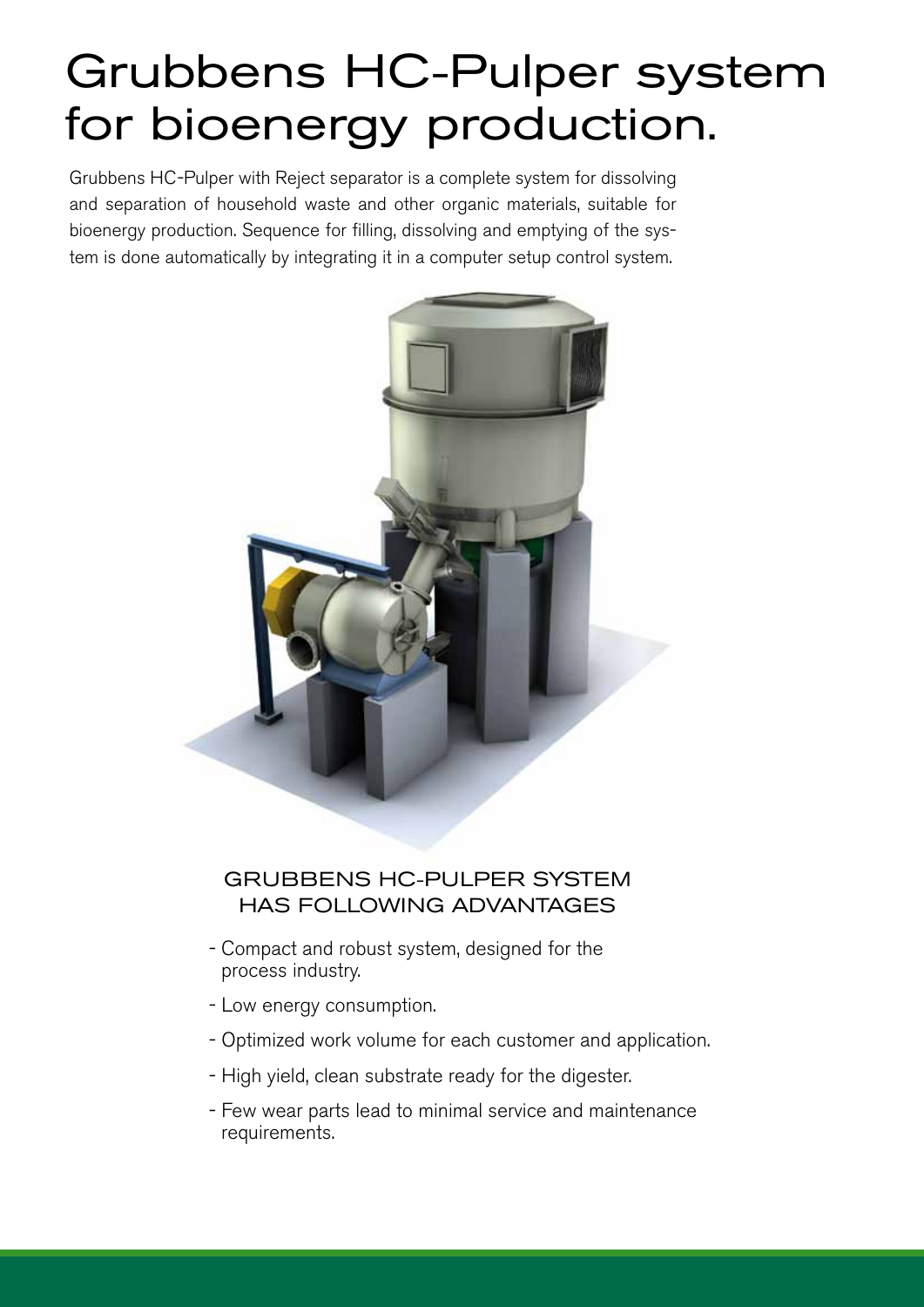

Grubbens HC-Pulper works batchwise with an operating consistency up to 22% DS. An intensive but gentle treatment of the material gives a clean accept. Emptying of the HC-Pulper is done by a Reject separator, where the accept material passes through a screen plate and pumps further to an emptying chest. Additionally the system washes the reject to minimize losses of organic materials.